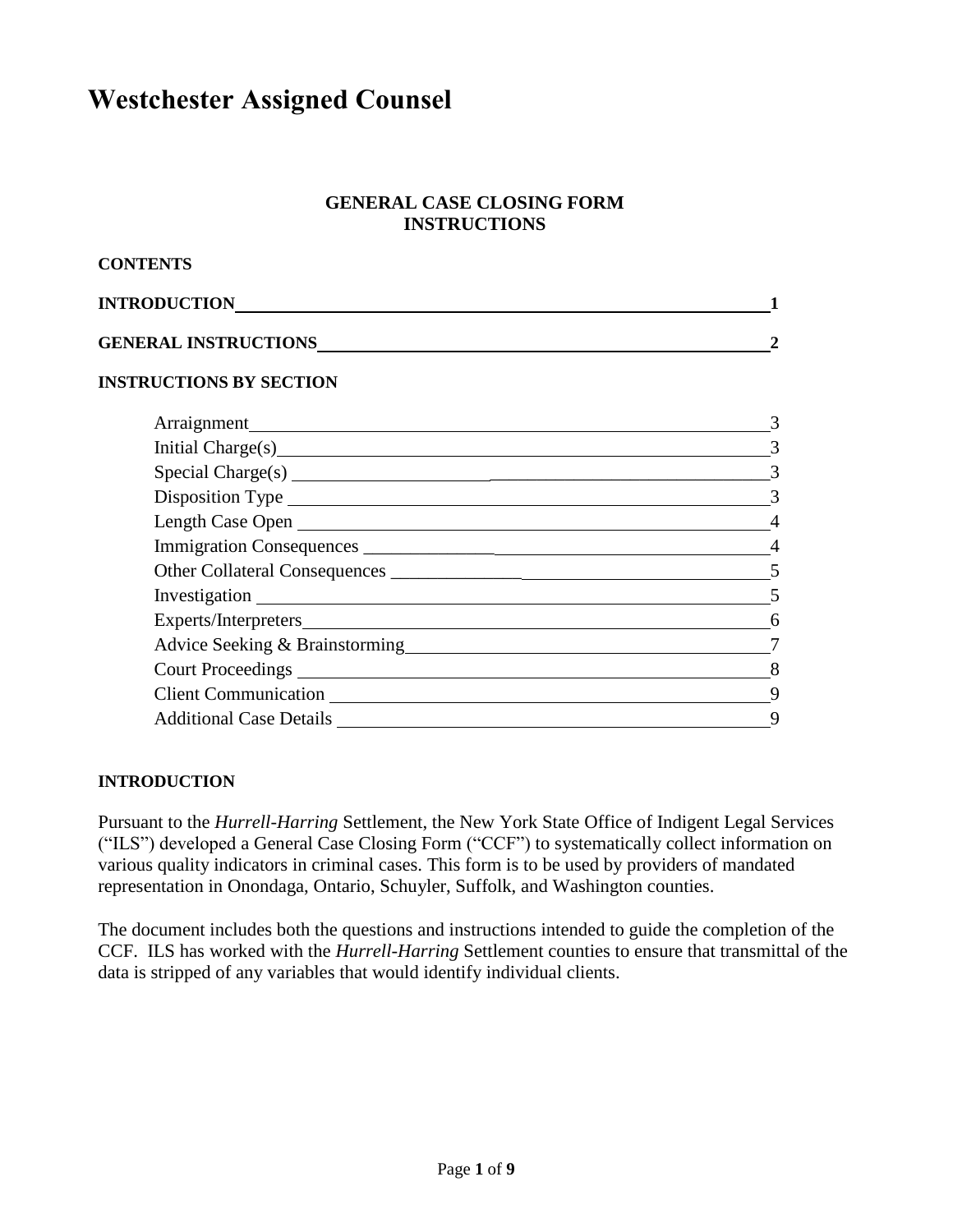# **GENERAL INSTRUCTIONS**

This CCF should be submitted by the attorney who provided representation at the time the case was resolved.

### **Do not complete the form if:**

- 1. You appeared as the attorney solely for arraignment;
- 2. The case was disposed of at arraignment;
- 3. The case was transferred to family court pursuant to C.P.L. §722 and §725 within one (1) day of arraignment;
- 4. You were assigned to the case as a  $2<sup>nd</sup>$  Chair;
- 5. The client retained private counsel at any point during the case;
- 6. If a conflict arose at any point during the case and the case was re-assigned *to another attorney;*
	- a. NOTE: The attorney representing the client at the time the case is resolved will be responsible for submitting a CCF for that case.
- 7. Post-disposition cases, e.g. Violations of Probation, Declarations of Delinquency and Extradition cases, etc.

If the matter was satisfied by the disposition of a different case (also known as 'dismissed in satisfaction' or 'covered'), please complete one form for all cases. Include quality information for all cases satisfied on one completed form. For example, if an investigator was used on a case that was satisfied, please indicate this information on the completed form.

**No question should be left blank.** Please provide a response for each question on the form. Most questions only require a "Yes", "No", or "N/A" response, as described below.

- "No" should be used to indicate that a specific task was not performed.
- "N/A" should be used to indicate that the course of action was not applicable to the case.
	- o Ex. "Did you advise the client about any related immigration consequences?" You would select "N/A" if your client is a United States citizen, and therefore does not face immigration consequences.

For purposes of this form, where applicable, the defense team includes all individuals, whether on staff or retained, that provide services on the case. This includes, but is not limited to, 2<sup>nd</sup> chairs, investigators, social workers, case managers, sentencing advocates/mitigators, paralegals, secretaries / administrative staff, supervisors, and colleagues.

Responses to this form are not limited to activity which may be included in a voucher. For example, if you sought advice from a colleague, but did not bill for that time, you should still check "Yes" for that question.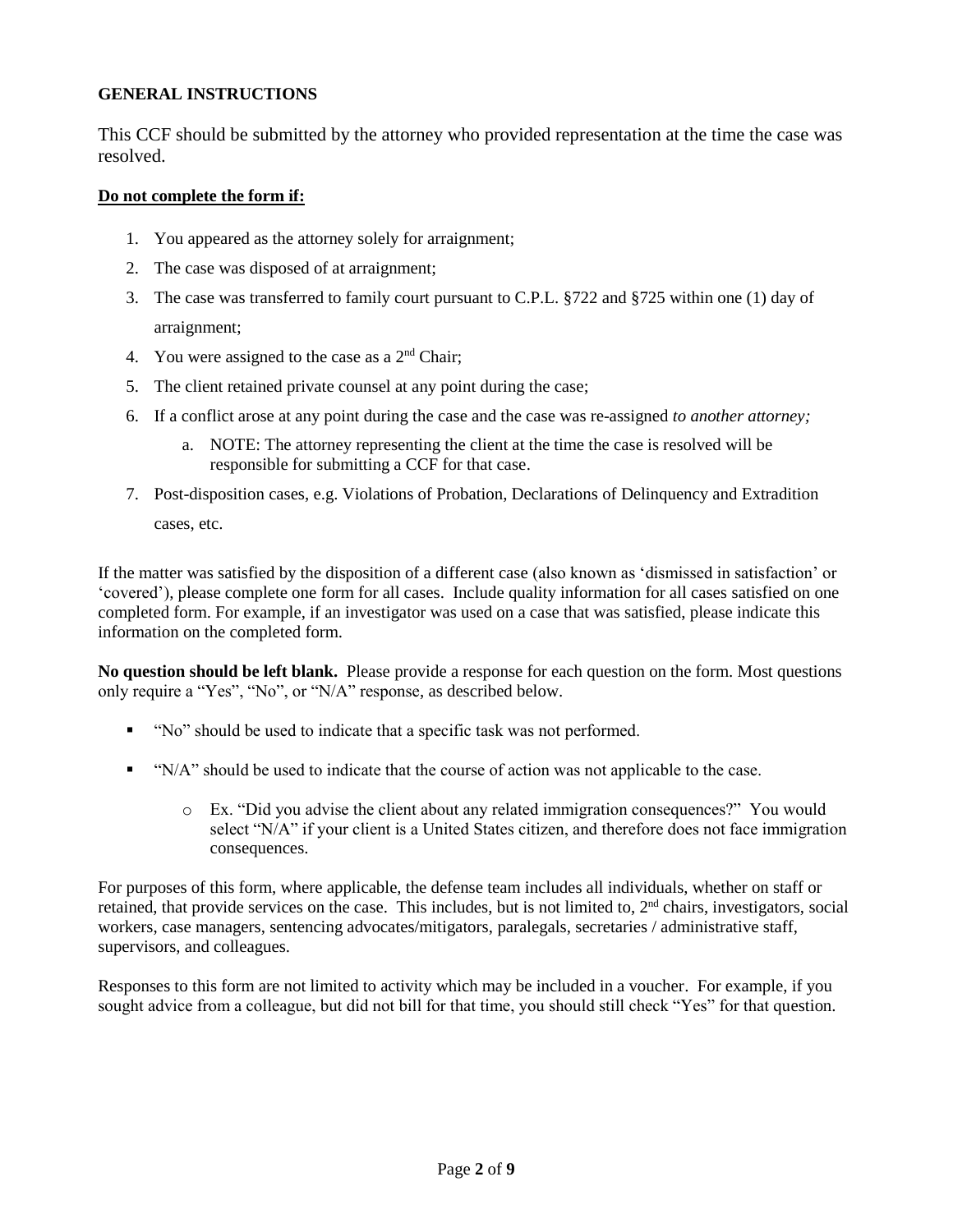| <b>ARRAIGNMENT</b>                                                                                                                                                                                                                                                                                                                                                                                                                                                                                                                                                                                                                                                     |                                                          |                                  |                                                                      |
|------------------------------------------------------------------------------------------------------------------------------------------------------------------------------------------------------------------------------------------------------------------------------------------------------------------------------------------------------------------------------------------------------------------------------------------------------------------------------------------------------------------------------------------------------------------------------------------------------------------------------------------------------------------------|----------------------------------------------------------|----------------------------------|----------------------------------------------------------------------|
| Was an attorney present at arraignment?                                                                                                                                                                                                                                                                                                                                                                                                                                                                                                                                                                                                                                | $\Box$ YES                                               | $\Box$ NO                        | I don't know                                                         |
| Explanation: Even if you were not the arraigning attorney, but you know that the client was represented at<br>arraignment, select "Yes".                                                                                                                                                                                                                                                                                                                                                                                                                                                                                                                               |                                                          |                                  |                                                                      |
| Were YOU the arraigning attorney?                                                                                                                                                                                                                                                                                                                                                                                                                                                                                                                                                                                                                                      | <b>YES</b>                                               | <b>NO</b>                        | N/A                                                                  |
| <b>Explanation:</b><br>Select "No" if you received the case at any point after the arraignment.<br>Select "N/A" only if you know there was not an attorney present at arraignment.<br>ш                                                                                                                                                                                                                                                                                                                                                                                                                                                                                |                                                          |                                  |                                                                      |
| INITIAL CHARGE(S) (Check ALL that apply)                                                                                                                                                                                                                                                                                                                                                                                                                                                                                                                                                                                                                               |                                                          |                                  |                                                                      |
| Violation<br>Non-Violent Felony<br>Misdemeanor<br><b>Violent Felony</b>                                                                                                                                                                                                                                                                                                                                                                                                                                                                                                                                                                                                |                                                          | Other:                           |                                                                      |
| Explanation: This section covers all charges filed against your client in the closed case on which you are                                                                                                                                                                                                                                                                                                                                                                                                                                                                                                                                                             |                                                          |                                  |                                                                      |
| reporting.<br>Check the appropriate box for each level of offense charged.<br>If your client was charged with more than one offense, select all that apply. For example, if your<br>п<br>client was charged with a non-violent felony and a misdemeanor, select both boxes.                                                                                                                                                                                                                                                                                                                                                                                            |                                                          |                                  |                                                                      |
| <b>SPECIAL CHARGE(S) (Check ALL that apply)</b>                                                                                                                                                                                                                                                                                                                                                                                                                                                                                                                                                                                                                        |                                                          |                                  |                                                                      |
| Homicide<br>Drug<br>Sex Offense<br><b>DWI</b>                                                                                                                                                                                                                                                                                                                                                                                                                                                                                                                                                                                                                          |                                                          | Youthful Offender<br><b>NONE</b> | Adolescent / Juvenile Offender                                       |
| Explanation: These offenses are to be reported based on the nature or description of the offense initially<br>charged, (i.e. sex offense) not the level of the crime (i.e. violent felony).<br>Check the appropriate box for each type of offense charged.<br>Youthful Offender ("YO") means any client who is YO eligible.<br>ш<br>If your client was charged with more than one offense, <b>select all that apply</b> . For example, if your<br>п<br>client was charged with a sex offense and a drug offense, select both boxes.<br>A sex offense means any offense requiring registration if convicted, as listed in Correction Law 168-<br>п<br>$a(2)$ or $(3)$ . |                                                          |                                  |                                                                      |
| <b>DISPOSITION TYPE</b>                                                                                                                                                                                                                                                                                                                                                                                                                                                                                                                                                                                                                                                |                                                          |                                  |                                                                      |
| Not Guilty After Trial<br><b>Dismissal</b><br>Guilty-Plea Lesser Charge<br><b>Guilty-Trial Lesser Charge</b>                                                                                                                                                                                                                                                                                                                                                                                                                                                                                                                                                           | <b>Guilty-Trial Top Charge</b><br>Guilty-Plea Top Charge | <b>Dismissal</b>                 | Adjournment in Contemplation of<br>Removed to Family Court<br>Other: |
| Explanation: This section covers the disposition of the closed case. Select only one disposition for the<br>closed case. If "Other" is selected, please enter the disposition type in the space provided. You may report<br>instances where a case was closed prior to disposition, such as admission to a drug court or interim<br>probation, which shall be indicated in the "Other" category.                                                                                                                                                                                                                                                                       |                                                          |                                  |                                                                      |
| Did the disposition satisfy any other case(s)?                                                                                                                                                                                                                                                                                                                                                                                                                                                                                                                                                                                                                         | $\Box$ YES                                               | <b>NO</b>                        | N/A                                                                  |
| Explanation: If the disposition of this case satisfied any other case(s) (also known as 'dismissed in<br>satisfaction' or 'covered'), please select "Yes".                                                                                                                                                                                                                                                                                                                                                                                                                                                                                                             |                                                          |                                  |                                                                      |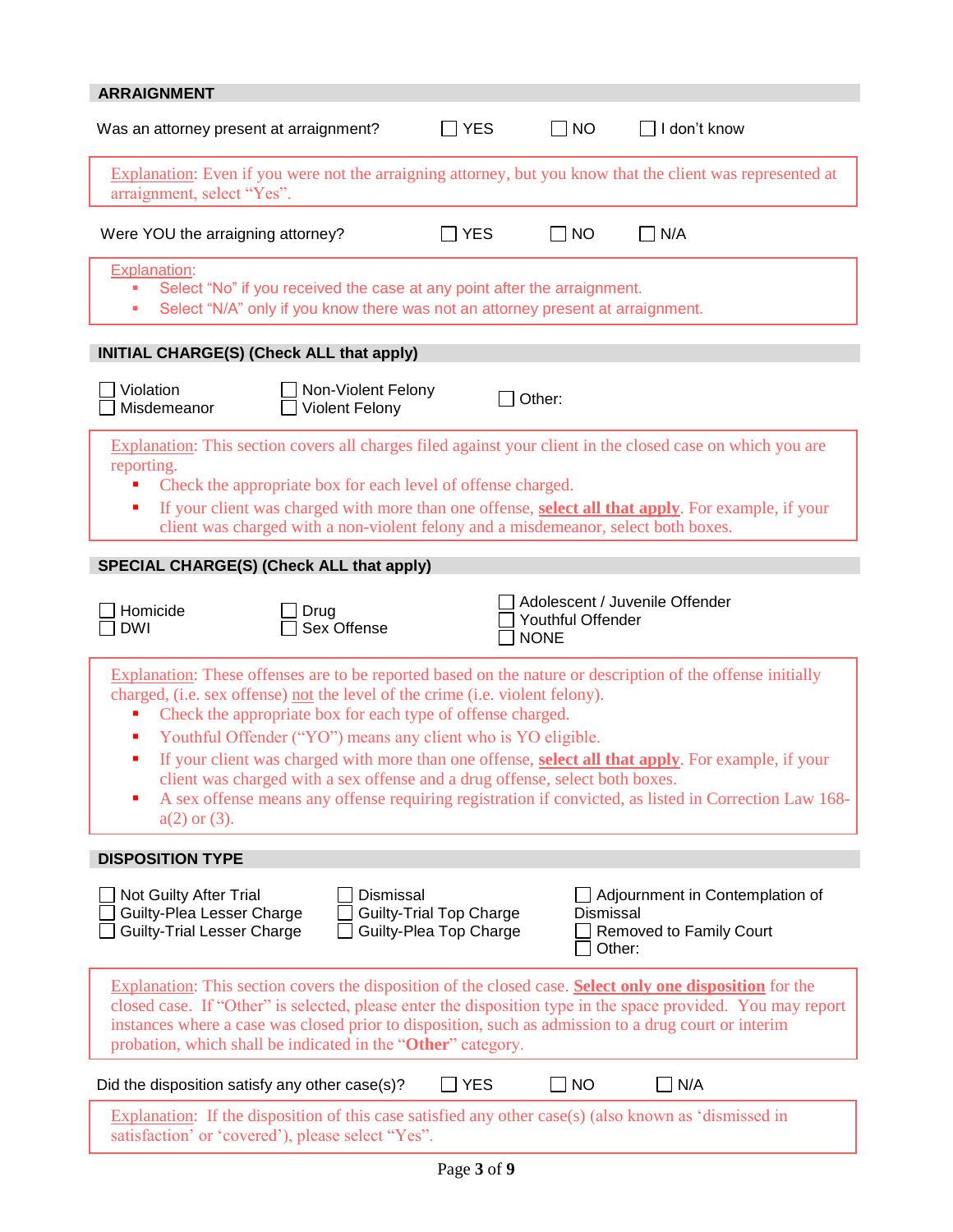List any other cases "satisfied" or "covered" by the disposition of this case:

Explanation: Please list in the space above, the top charge of any other case(s) satisfied by the disposition of this case.

|                                 |              | <b>LENGTH CASE OPEN (From assignment to disposition)</b> |                                                                                                                                                                                                                                                                                  |                                                                                                                                                                                                                |
|---------------------------------|--------------|----------------------------------------------------------|----------------------------------------------------------------------------------------------------------------------------------------------------------------------------------------------------------------------------------------------------------------------------------|----------------------------------------------------------------------------------------------------------------------------------------------------------------------------------------------------------------|
| $<$ 1 day<br>31-90 days         |              | 1-7 days<br>91-180 days                                  | $8-14$ days<br>7-12 months                                                                                                                                                                                                                                                       | 15-30 days<br>More than 1 year                                                                                                                                                                                 |
| $\bullet$                       |              |                                                          | Explanation: This section covers how long the case remained open from assignment to the time of<br>disposition of the case. Select the box that reflects the number of days or months the case was open.<br>attorney closes the file or requests payment (for Assigned Counsel). | <b>Assignment</b> means the point at which the attorney filling out this form was assigned the case.<br>Disposition means the final determination of a case by the court, not when the organization or         |
|                                 |              |                                                          | Total number of court appearances in the case (including arraignment)?                                                                                                                                                                                                           |                                                                                                                                                                                                                |
| 2                               | $\vert$   3  | $\Box$ 4 $\Box$ 5 $\Box$ 6<br>$\Box$ 7                   | $\Box$ 8<br>$\vert$   9<br>$\vert$ 10 or more                                                                                                                                                                                                                                    |                                                                                                                                                                                                                |
|                                 |              | 'Court Appearances" INCLUDES the arraignment.            |                                                                                                                                                                                                                                                                                  | Explanation: List the number of appearances YOU made in this case. Do not include appearances made<br>by prior attorneys if this case was transferred to you after arraignment. For purposes of this question, |
| <b>IMMIGRATION CONSEQUENCES</b> |              |                                                          |                                                                                                                                                                                                                                                                                  |                                                                                                                                                                                                                |
|                                 |              |                                                          | Did you and/or any member of the defense team ascertain the client's immigration status?                                                                                                                                                                                         |                                                                                                                                                                                                                |
| $\Box$ YES                      | $\Box$ NO    |                                                          |                                                                                                                                                                                                                                                                                  |                                                                                                                                                                                                                |
|                                 |              |                                                          | Explanation: Check "Yes" even if you establish that your client is a United States citizen.                                                                                                                                                                                      |                                                                                                                                                                                                                |
|                                 |              |                                                          | Did you consult with an attorney experienced in immigration and criminal law?                                                                                                                                                                                                    |                                                                                                                                                                                                                |
| $\Box$ YES                      | NO           | N/A                                                      |                                                                                                                                                                                                                                                                                  |                                                                                                                                                                                                                |
|                                 |              |                                                          | Explanation: Select "N/A" if you have established that your client is a United States citizen.                                                                                                                                                                                   |                                                                                                                                                                                                                |
|                                 |              |                                                          | Did you advise the client about any related immigration consequences?                                                                                                                                                                                                            |                                                                                                                                                                                                                |
| $\square$ YES                   | $\square$ NO | $\Box$ N/A                                               |                                                                                                                                                                                                                                                                                  |                                                                                                                                                                                                                |
|                                 |              |                                                          | Explanation: Select "N/A" if you have established that your client is a United States citizen.                                                                                                                                                                                   |                                                                                                                                                                                                                |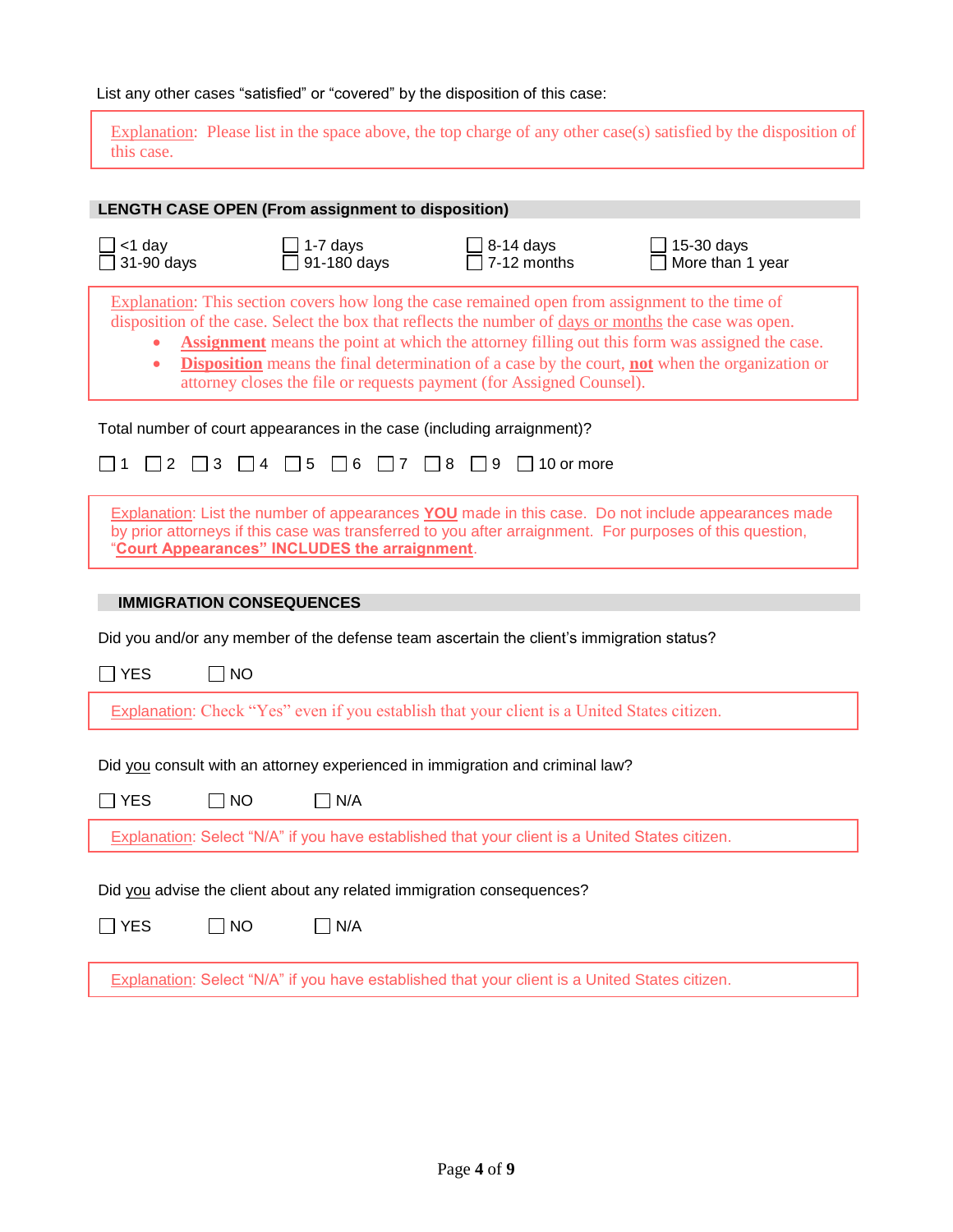# **OTHER COLLATERAL CONSEQUENCES**

Did you advise the client (whether or not a citizen) as to *other* collateral consequences of a conviction (i.e., employment, housing, higher education, family, etc.)?

| <b>YES</b><br>$\Box$ NO                                                                                                                                                                                                                                                                                                                                                                                                                                                                               |
|-------------------------------------------------------------------------------------------------------------------------------------------------------------------------------------------------------------------------------------------------------------------------------------------------------------------------------------------------------------------------------------------------------------------------------------------------------------------------------------------------------|
| Explanation: This question covers all types of collateral consequences and should be answered in all cases<br>regardless of the client's immigration status. You may select "Yes" if you referred your clients to colleagues<br>and/or experts to specifically advise them of their collateral consequences.                                                                                                                                                                                          |
|                                                                                                                                                                                                                                                                                                                                                                                                                                                                                                       |
| <b>INVESTIGATION</b>                                                                                                                                                                                                                                                                                                                                                                                                                                                                                  |
| Was an investigator used in the case?                                                                                                                                                                                                                                                                                                                                                                                                                                                                 |
| $\Box$ YES<br>$\Box$ NO                                                                                                                                                                                                                                                                                                                                                                                                                                                                               |
| Explanation: This covers the investigation of the alleged offense and other activities related to the<br>preparation of the case. 'Investigators' includes all persons responsible for assisting defense counsel with<br>factual investigation including but not limited to identifying and interviewing witnesses and reviewing<br>evidence. Do not include persons in this category if their primary responsibilities are process serving<br>and/or screening of clients for financial eligibility. |
| Did you and/or any member of the defense team visit the crime scene?                                                                                                                                                                                                                                                                                                                                                                                                                                  |
| $\Box$ YES<br>$\Box$ NO<br>N/A                                                                                                                                                                                                                                                                                                                                                                                                                                                                        |
| Did you and/or a member of the defense team interview any potential witness(es)?                                                                                                                                                                                                                                                                                                                                                                                                                      |
| $\Box$ N/A<br>$\exists$ YES<br>$\square$ NO                                                                                                                                                                                                                                                                                                                                                                                                                                                           |
| Explanation: For purposes of this form, a "potential witness[]" DOES NOT INCLUDE your client.                                                                                                                                                                                                                                                                                                                                                                                                         |
| Did you and/or any member of the defense team request or subpoena records or videos (other than the<br>client's rap sheet or discovery materials)?                                                                                                                                                                                                                                                                                                                                                    |
| $\sqcap$ YES<br>$\Box$ NO<br>$\neg N/A$                                                                                                                                                                                                                                                                                                                                                                                                                                                               |
| Explanation: Records and videos to be considered for this question include, but are not limited to, driver<br>abstracts, surveillance camera video, telephone records, cell tower data, audio recordings, DNA samples,<br>medical information, etc. Select "Yes" if you issued a preservation letter.                                                                                                                                                                                                 |
|                                                                                                                                                                                                                                                                                                                                                                                                                                                                                                       |
| Did you and/or any member of the defense team conduct legal research in the course of the case?                                                                                                                                                                                                                                                                                                                                                                                                       |
| $\exists$ YES<br>$\square$ NO<br>$\Box$ N/A                                                                                                                                                                                                                                                                                                                                                                                                                                                           |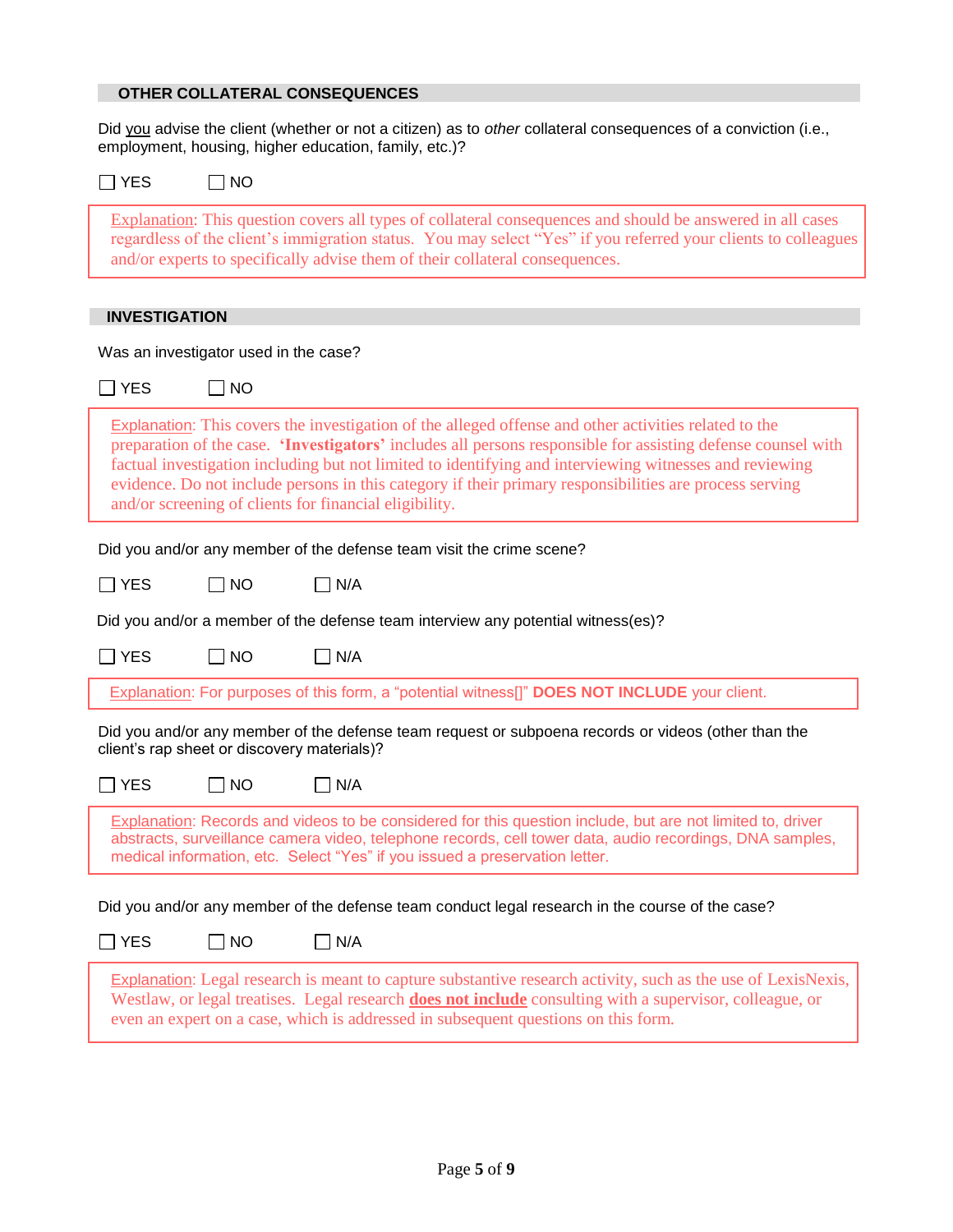# **EXPERTS / INTERPRETERS**

|                          |                                          | Was there physical or scientific evidence in the case?                                                                                                                                                                                                                                                                                                                                                                                                                                                               |
|--------------------------|------------------------------------------|----------------------------------------------------------------------------------------------------------------------------------------------------------------------------------------------------------------------------------------------------------------------------------------------------------------------------------------------------------------------------------------------------------------------------------------------------------------------------------------------------------------------|
| $\Box$ YES               | $\Box$ No                                | $\Box$ N/A                                                                                                                                                                                                                                                                                                                                                                                                                                                                                                           |
|                          |                                          | Did you and/or any member of the defense team consult with or retain an expert in the course of the case?                                                                                                                                                                                                                                                                                                                                                                                                            |
| <b>YES</b>               | $\Box$ NO                                | $\n  1N/A$                                                                                                                                                                                                                                                                                                                                                                                                                                                                                                           |
| (If YES, type of expert: |                                          |                                                                                                                                                                                                                                                                                                                                                                                                                                                                                                                      |
|                          |                                          | <b>Explanation:</b> Please include any consultation with an expert during the course of representation whether or<br>not the expert testified in court. "Expert" means anyone retained by you to provide specialized knowledge<br>relevant to the case, e.g., medical, forensic, digital, accountant, DWI, etc. This section should not reflect<br>general case brainstorming or other strategizing with a mentor, resource attorney or other colleague, which<br>is addressed in subsequent questions on this form. |
|                          | Did the expert testify in the case?      |                                                                                                                                                                                                                                                                                                                                                                                                                                                                                                                      |
| $\sqsupset$ YES          | $\Box$ No                                | $\Box$ N/A                                                                                                                                                                                                                                                                                                                                                                                                                                                                                                           |
| question.                |                                          | Explanation: If an expert was consulted, but did not testify at trial, please select "N/A" in response to this                                                                                                                                                                                                                                                                                                                                                                                                       |
|                          |                                          | Was a sentencing advocate, social worker, case worker, or other client advocate used in the case?                                                                                                                                                                                                                                                                                                                                                                                                                    |
| <b>YES</b>               | $\Box$ NO                                | $\neg$ N/A                                                                                                                                                                                                                                                                                                                                                                                                                                                                                                           |
| in this question.        |                                          | Explanation: Select "Yes" if you and/or any member of the defense team used the additional supports listed                                                                                                                                                                                                                                                                                                                                                                                                           |
|                          | Was English the client's first language? |                                                                                                                                                                                                                                                                                                                                                                                                                                                                                                                      |
| <b>YES</b>               | $\Box$ NO                                | $\Box$ N/A                                                                                                                                                                                                                                                                                                                                                                                                                                                                                                           |
|                          |                                          | Explanation: Select "No" if your client's first language is anything other than English, even if they are<br>proficient and/or conversational in English.                                                                                                                                                                                                                                                                                                                                                            |
| their primary language?  |                                          | If English was not your client's first language, were they proficient in English and/or were you proficient in                                                                                                                                                                                                                                                                                                                                                                                                       |
| <b>YES</b>               | $\Box$ NO                                | N/A                                                                                                                                                                                                                                                                                                                                                                                                                                                                                                                  |
|                          |                                          | Explanation: Select "Yes" if there were no barriers to communication with your client due to their ability to<br>speak and understand English or your ability to speak and understand their primary language.                                                                                                                                                                                                                                                                                                        |
|                          |                                          | Was an interpreter (professional or non-professional) used in the case?                                                                                                                                                                                                                                                                                                                                                                                                                                              |
| <b>YES</b>               |                                          |                                                                                                                                                                                                                                                                                                                                                                                                                                                                                                                      |
|                          | $\Box$ NO                                | $\Box$ N/A                                                                                                                                                                                                                                                                                                                                                                                                                                                                                                           |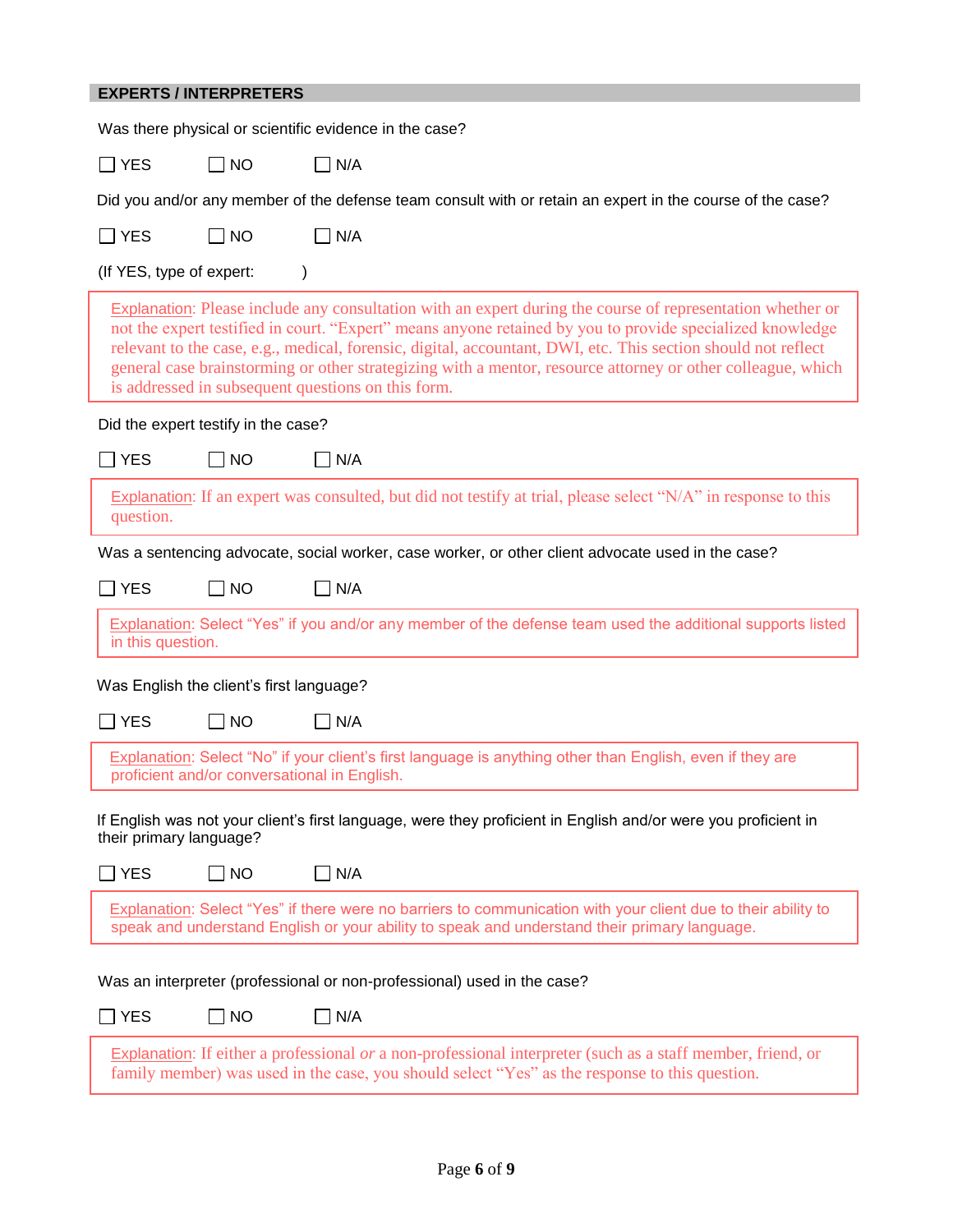|  | Indicate whether a professional or non-professional interpreter was used in the case: |  |  |  |  |
|--|---------------------------------------------------------------------------------------|--|--|--|--|
|--|---------------------------------------------------------------------------------------|--|--|--|--|

Explanation: Describe whether the translation was provided by a professionally qualified interpreter or by someone other than a professionally qualified interpreter. If the interpreter was not professionally qualified, describe his/her connection to your office or the client (e.g. "office secretary," or "client's brother").

Explain why an interpreter was not used even though English was not your client's first language:

Explanation: If an interpreter was not used and English is not your client's first language and/or your client is not proficient in English, explain why an interpreter was not required in the space above (e.g. "could not find an interpreter").

Was an interpreter RETAINED by the defense to communicate with the client outside of court?

 $\Box$  YES  $\Box$  NO  $\Box$  N/A

Explanation: Select "Yes" to this question **ONLY IF** an interpreter was **RETAINED** by you or your office to provide interpretation services. We understand that staff often play a dual role. Therefore, if someone in your office is qualified to provide interpreter/translation services and was *primarily hired to provide those services*, you should select "Yes". If not their primary job function, they are not "retained" for purposes of this form. If your office provides access to a Language Line and this was used, please select "Yes".

#### **ADVICE SEEKING & BRAINSTORMING**

Did you seek advice from any of the below on issues such as: legal, practice, investigation, sentencing, or client relations? **CHECK ALL THAT APPLY**:

□ No Advice Sought Supervisor  $\Box$  ACP Panel Administrator / Supervising Attorney  $\Box$  Resource Attorney  $\Box$  Other: □ Attorney Mentor Explanation: This question is meant to cover interactions with individuals tasked with providing attorney support and supervision. For purposes of this question, a colleague is **not** a supervisor merely because he/she has seniority.

Did you seek advice on the case from a colleague (other than a supervisor), within or outside of your organization, on any issue such as: legal, practice, investigation, sentencing, or client relations?

 $\Box$  YES  $\Box$  NO  $\Box$  N/A

Explanation: This question is meant to capture substantive advice, consultation, and/or brainstorming on the case from or with a colleague. A "colleague" may include another attorney in your office or, for assigned counsel programs, on your panel, and also attorneys from outside offices or other assigned counsel panels. For purposes of this question, a "colleague" is **NOT** a supervisor, expert, investigator, interpreter, social worker sentencing advocate, or a client advocate, all of which are captured in questions above. Advice sought on listservs may be included in this question.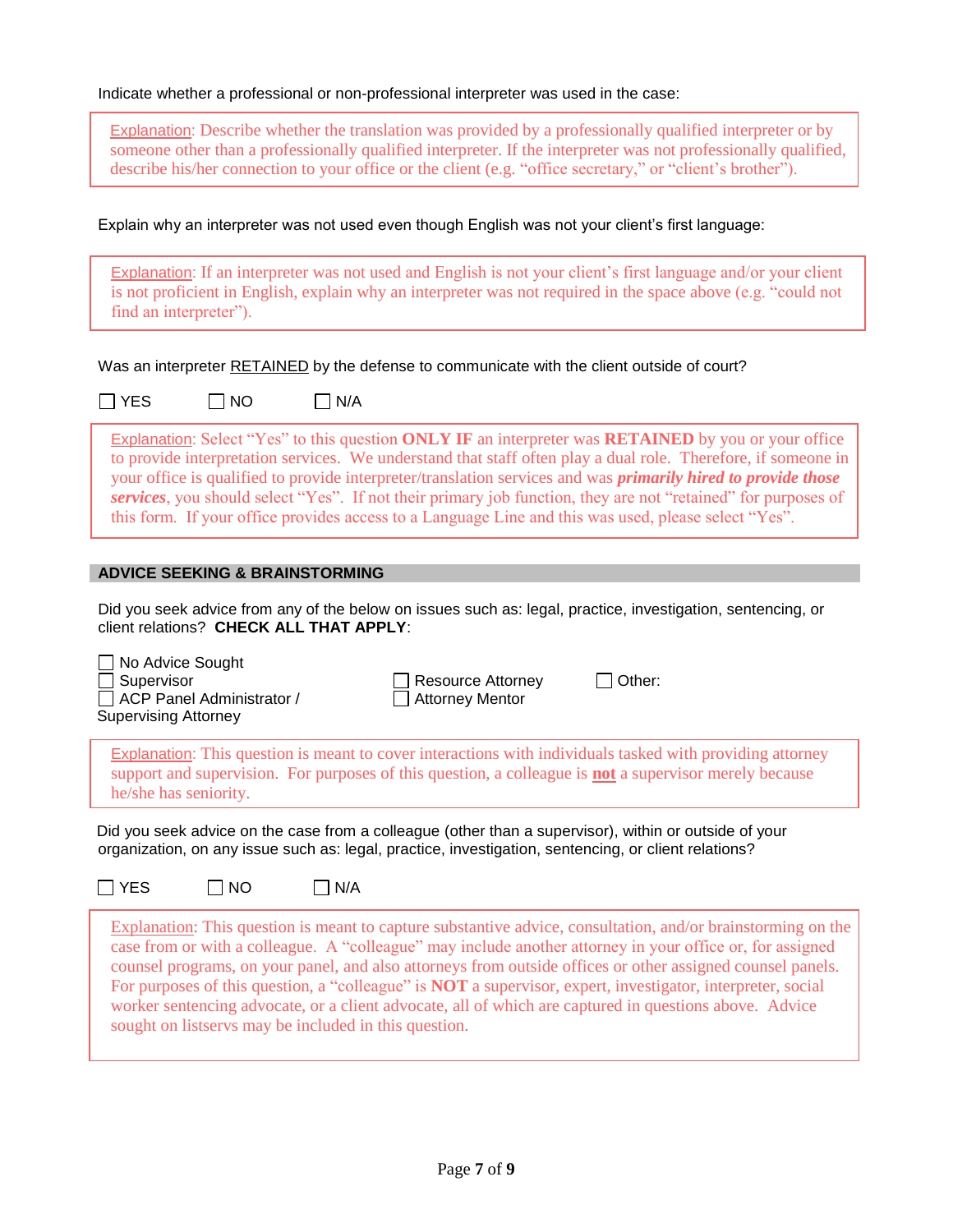#### **COURT PROCEEDINGS**

Were any of the following types of *motions* filed by the defense at any time during the case (CHECK ALL THAT APPLY)?

| Discovery demand            | <b>I</b> YES | I INO             | $\vert$ $\vert$ N/A | (If YES: $\Box$ oral    | $\Box$<br>written) |
|-----------------------------|--------------|-------------------|---------------------|-------------------------|--------------------|
| Omnibus motion              | <b>I</b> YES | I INO             | $\Box$ N/A          | $($ If YES: $\Box$ oral | written)<br>П      |
| Motion in limine            | I TYES.      | I INO             | $\Box$ N/A          | (If YES: $\Box$ oral    | written)<br>$\Box$ |
| Motion to suppress evidence | $\Box$ YES   | $\blacksquare$ NO | $\vert$ $\vert$ N/A | (If YES: $\Box$ oral    | written)<br>$\Box$ |
| Motion to dismiss the case  | $\Box$ Yes   | I INO             | $\Box$ N/A          | (If YES: $\Box$ oral    | written)<br>$\Box$ |
| Other:                      |              |                   |                     |                         |                    |

Explanation: If you select "Yes" for any of the types of motions, check the appropriate box(es): oral, written, or both options. Check "Yes" for each individual action even if it is also included in an omnibus motion. For example, if your omnibus motion includes a motion to suppress evidence, you should check "Yes" for both the omnibus motion and the motion to suppress evidence. If you filed a motion that is not listed, include that information in the *"Other"* section above (e.g. adolescent / juvenile offender related motions in youth part).

Which of the following kinds of *hearings* were conducted in the case?

| Contested bail hearing (any time after initial arraignment) | I IYES                                   | I INO | $\mathsf{I}$ $\mathsf{I}$ N/A |  |
|-------------------------------------------------------------|------------------------------------------|-------|-------------------------------|--|
| <b>Preliminary hearing</b>                                  | $\Box$ YES $\Box$ NO $\Box$ N/A          |       |                               |  |
| Suppression hearings                                        | IIYES IINO IINA                          |       |                               |  |
| Molineux/Sandoval hearing                                   | $ $ $ $ $YES$ $ $ $ $ $NO$ $ $ $ $ $N/A$ |       |                               |  |
| Other:                                                      |                                          |       |                               |  |

Explanation: If your answer includes an "Other" type of hearing not listed, describe the type(s) of hearing that was/were conducted in the space provided above.

| Did the case proceed to trial?                                                                                                                                                                                                  | l IYES               | <b>NO</b> |                        |
|---------------------------------------------------------------------------------------------------------------------------------------------------------------------------------------------------------------------------------|----------------------|-----------|------------------------|
|                                                                                                                                                                                                                                 | (If YES: $\Box$ Jury |           | Bench)<br>$\mathbf{1}$ |
| Explanation: For purposes of this form, a trial occurs when a witness is sworn and asked at least one<br>question. If you select "Yes", check the appropriate box: Jury or Bench.                                               |                      |           |                        |
| Did you file a sentencing memorandum?                                                                                                                                                                                           | IIYES                | I INO     | IIN/A                  |
| Did you file a notice of appeal?                                                                                                                                                                                                | l IYES               | I INO     | l N/A                  |
| Did you seek to protect your client's right to counsel on appeal by assisting your client in completing the<br>affidavit to appeal as a poor person and/or applying to the trial court pursuant to CPL § 380.55 for poor person |                      |           |                        |

relief on appeal?

 $\Box$  YES  $\Box$  NO  $\Box$  N/A